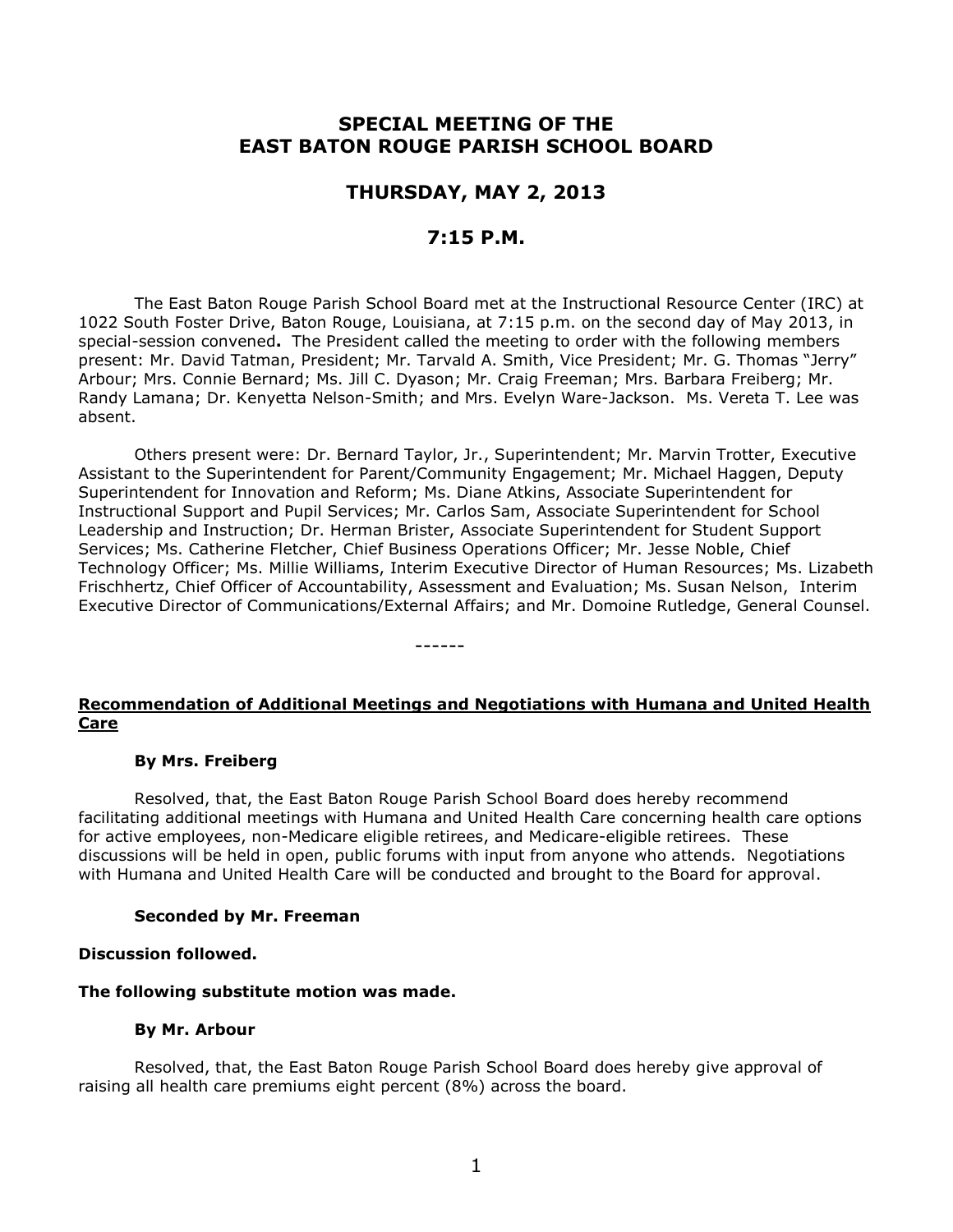### **Seconded by Mr. Lamana**

### **Discussion continued.**

### **Call the Question**

### **By Mr. Freeman**

Resolved, that, the East Baton Rouge Parish School Board does hereby limit debate on the motion by calling for a vote on the question.

### **The vote on "call the question" was as follows:**

| Yeas: $(6)$      | Mr. Freeman, Mrs. Freiberg, Dr. Nelson-Smith, Mr. Smith, Mr.<br><b>Tatman, and Mrs. Ware-Jackson</b> |
|------------------|------------------------------------------------------------------------------------------------------|
| <b>Nays: (4)</b> | Mr. Arbour, Mrs. Bernard, Ms. Dyason, and Mr. Lamana                                                 |
| Abstained: (0)   | <b>None</b>                                                                                          |
| Absent: (1)      | Ms. Lee                                                                                              |

**"Call the question" failed.**

**Discussion continued.**

**The vote on the substitute motion was as follows:**

| Yeas: $(3)$      | Mr. Arbour, Mrs. Bernard, and Mr. Lamana                                                                  |
|------------------|-----------------------------------------------------------------------------------------------------------|
| <b>Nays: (7)</b> | Ms. Dyason, Mr. Freeman, Mrs. Freiberg, Dr. Nelson-Smith, Mr.<br>Smith, Mr. Tatman, and Mrs. Ware-Jackson |
| Abstained: (0)   | None                                                                                                      |
| Absent: (1)      | Ms. Lee                                                                                                   |

**The vote on the substitute motion failed.**

### **Discussion continued.**

### **The following "friendly amendment" was offered by Ms. Dyason:**

Resolved, that, the East Baton Rouge Parish School Board does hereby recommend facilitating additional meetings with Humana and United Health Care concerning health care options for active employees, non-Medicare eligible retirees, and Medicare-eligible retirees. These discussions will be held in open, public forums with input from anyone who attends. Negotiations with Humana and United Health Care will be conducted and brought to the Board for approval. Humana and United Health Care shall have an option for retirees to stay in our plan or go with the choice of the adopted plan.

## **The "friendly amendment" was accepted by the originator and seconder.**